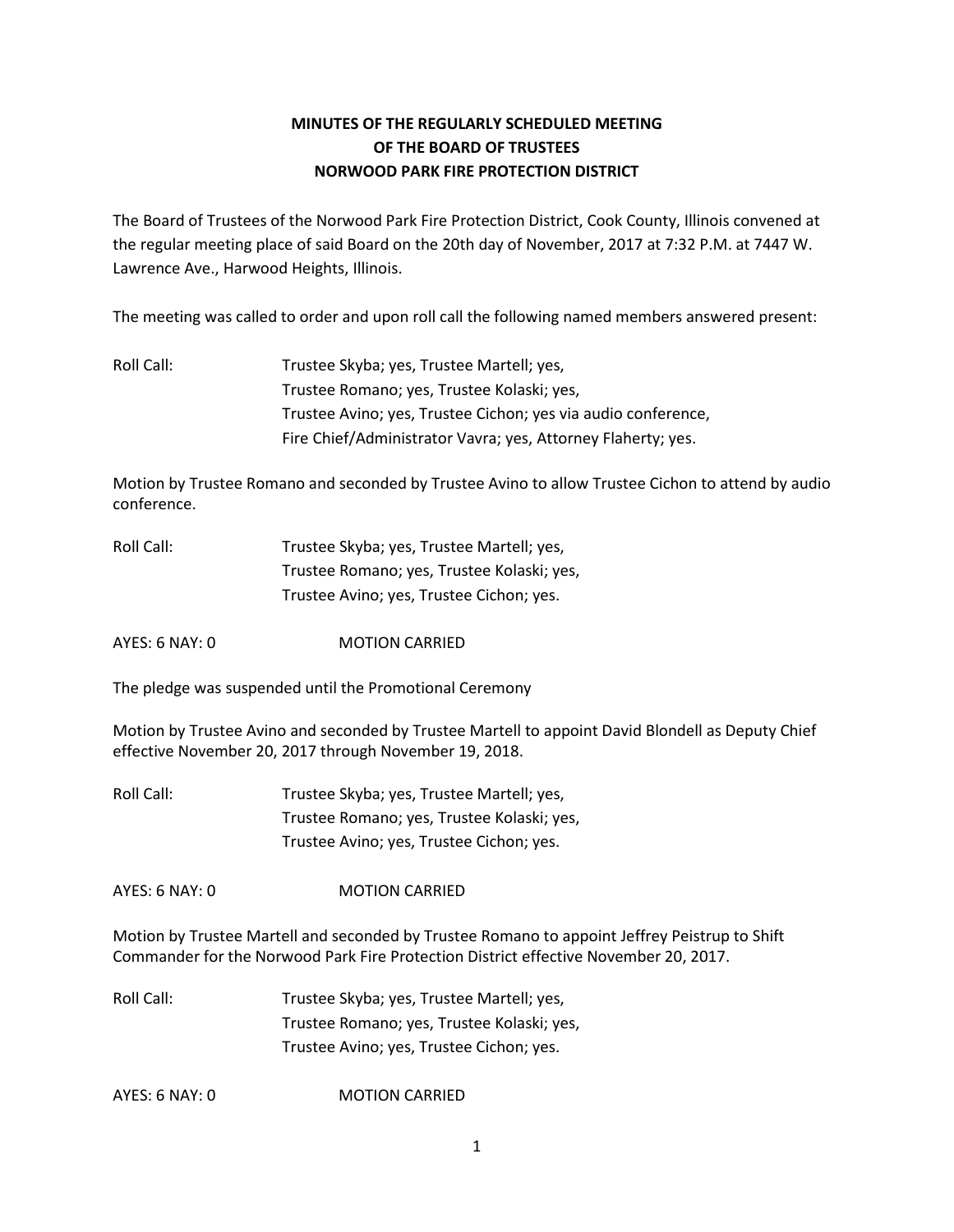Motion by Trustee Skyba and seconded by Trustee Kolaski to promote Daniel Davila to the rank of Lieutenant for the Norwood Park Fire Protection District effective November 20, 2017.

Roll Call: Trustee Skyba; yes, Trustee Martell; yes, Trustee Romano; yes, Trustee Kolaski; yes, Trustee Avino; yes, Trustee Cichon; yes.

AYES: 6 NAY: 0 MOTION CARRIED

Recess at 7:36 PM **PROMOTION CEREMONY** (on the apparatus floor) The pledge was said at the beginning of the ceremony Returned from recess at 8:35 PM

#### **COMMUNICATION WITH THE AUDIENCE** (Public Participation)

A motion was made by Trustee Skyba and seconded by Trustee Romano to suspend the rules to permit visitors to be recognized. The Board retains the right to refuse to recognize any individual if they feel their comments are not relevant or to "put them off", if they exceed their time allotment. After all have had an opportunity to address the Board, the President moves the rules be reinstated, and the Board will proceed with meeting.

AYES: 6 Nay: 0 MOTION CARRIED

Motion by Trustee Romano and seconded by Trustee Kolaski to approve the minutes of the Rescheduled meeting held on October 16<sup>th</sup>, 2017.

Roll Call: Trustee Skyba; yes, Trustee Martell; yes, Trustee Romano; yes, Trustee Kolaski; yes, Trustee Avino; yes, Trustee Cichon; yes.

AYES: 6 NAY: 0 MOTION CARRIED

Motion by Trustee Kolaski and seconded by Trustee Romano to approve the minutes of the Special meeting held on October 26<sup>th</sup>, 2017.

Roll Call: Trustee Skyba; yes, Trustee Martell; yes, Trustee Romano; yes, Trustee Kolaski; yes, Trustee Avino; yes, Trustee Cichon; yes.

AYES: 6 NAY: 0 MOTION CARRIED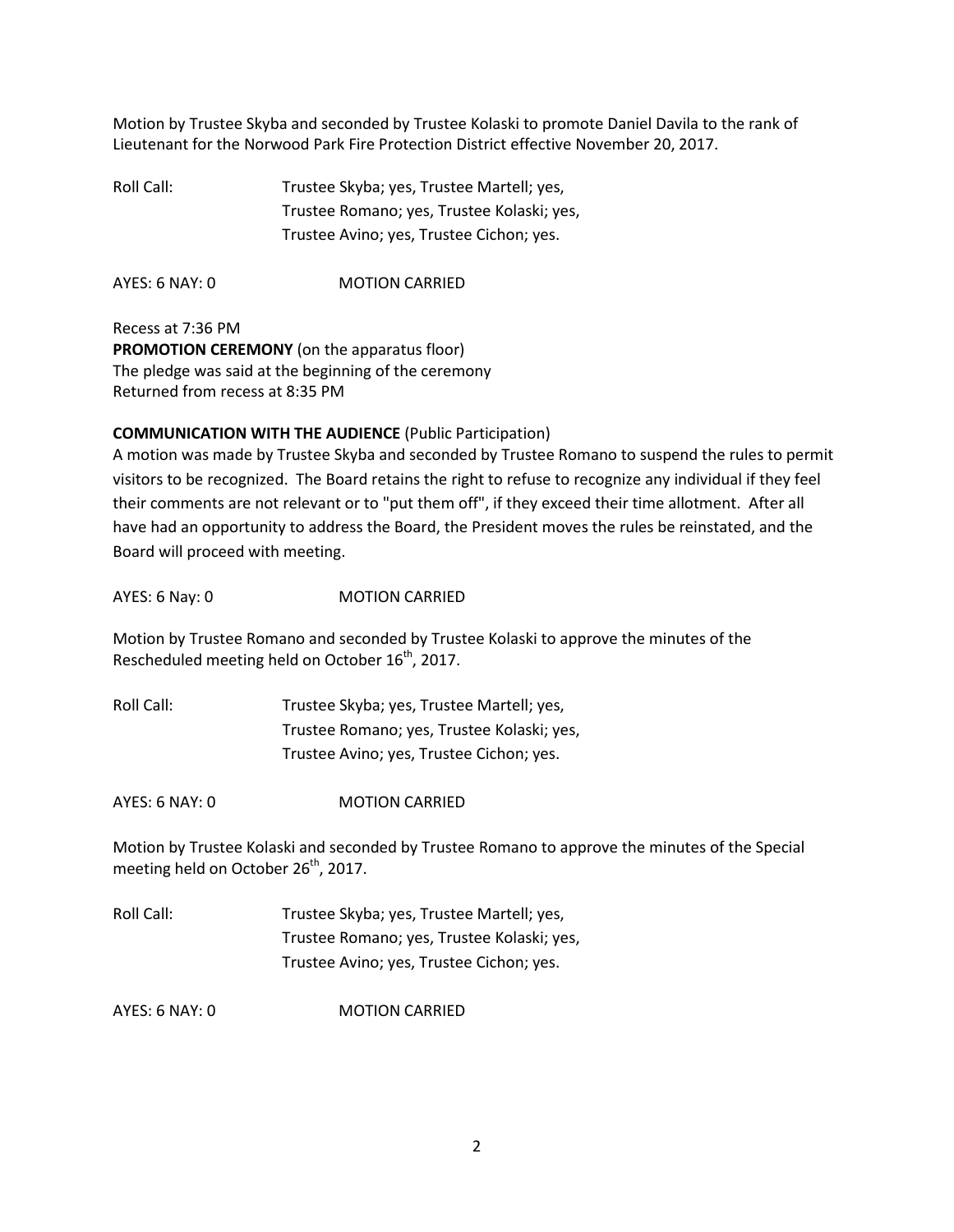Motion by Trustee Kolaski and seconded by Trustee Avino to approve and keep closed the minutes of the Closed Session meeting held on October  $16<sup>th</sup>$ , 2017.

| Roll Call:     | Trustee Skyba; yes, Trustee Martell; yes,  |
|----------------|--------------------------------------------|
|                | Trustee Romano; yes, Trustee Kolaski; yes, |
|                | Trustee Avino; yes, Trustee Cichon; yes.   |
| AYES: 6 NAY: 0 | <b>MOTION CARRIED</b>                      |

Motion by Trustee Kolaski and seconded by Trustee Martell to approve and keep closed the minutes of the Closed Session meeting held on October  $26<sup>th</sup>$ , 2017.

| Trustee Skyba; yes, Trustee Martell; yes,  |
|--------------------------------------------|
| Trustee Romano; yes, Trustee Kolaski; yes, |
| Trustee Avino; yes, Trustee Cichon; yes.   |
|                                            |

AYES: 6 NAY: 0 MOTION CARRIED

Motion by Trustee Skyba and seconded by Trustee Martell to approve payment of all current disbursements in the amount of \$398,661.84.

Trustee Romano stated that he discussed some of the expenditures with the Chief and reviewed them with the rest of the board. There is good cost control. Trustee Skyba thanked Trustee Romano for the clarification and discussed using other mechanics other than dealerships. Trustee Skyba would also like to have a meeting set up to review financial and have them explained in more detail. Trustee Martell stated that this will be done once the vacant position is filled.

| Roll Call:     | Trustee Skyba; yes, Trustee Martell; yes,  |
|----------------|--------------------------------------------|
|                | Trustee Romano; yes, Trustee Kolaski; yes, |
|                | Trustee Avino; yes, Trustee Cichon; yes.   |
| AYES: 6 NAY: 0 | <b>MOTION CARRIED</b>                      |
|                |                                            |

Assets

## **TREASURER'S REPORT**

Schedule of Assets (Arising from Cash Transactions) October  $31<sup>st</sup>$ , 2017

| Checking and money market accounts (interest rate-APY):      |            |
|--------------------------------------------------------------|------------|
| Byline Bank checking #4303503 (0.046%)                       | 12.626.71  |
| Byline Bank money market #4303498                            | 483,508.21 |
| Byline Bank ambulance billing money market #4304492 (0.295%) | 873.251.12 |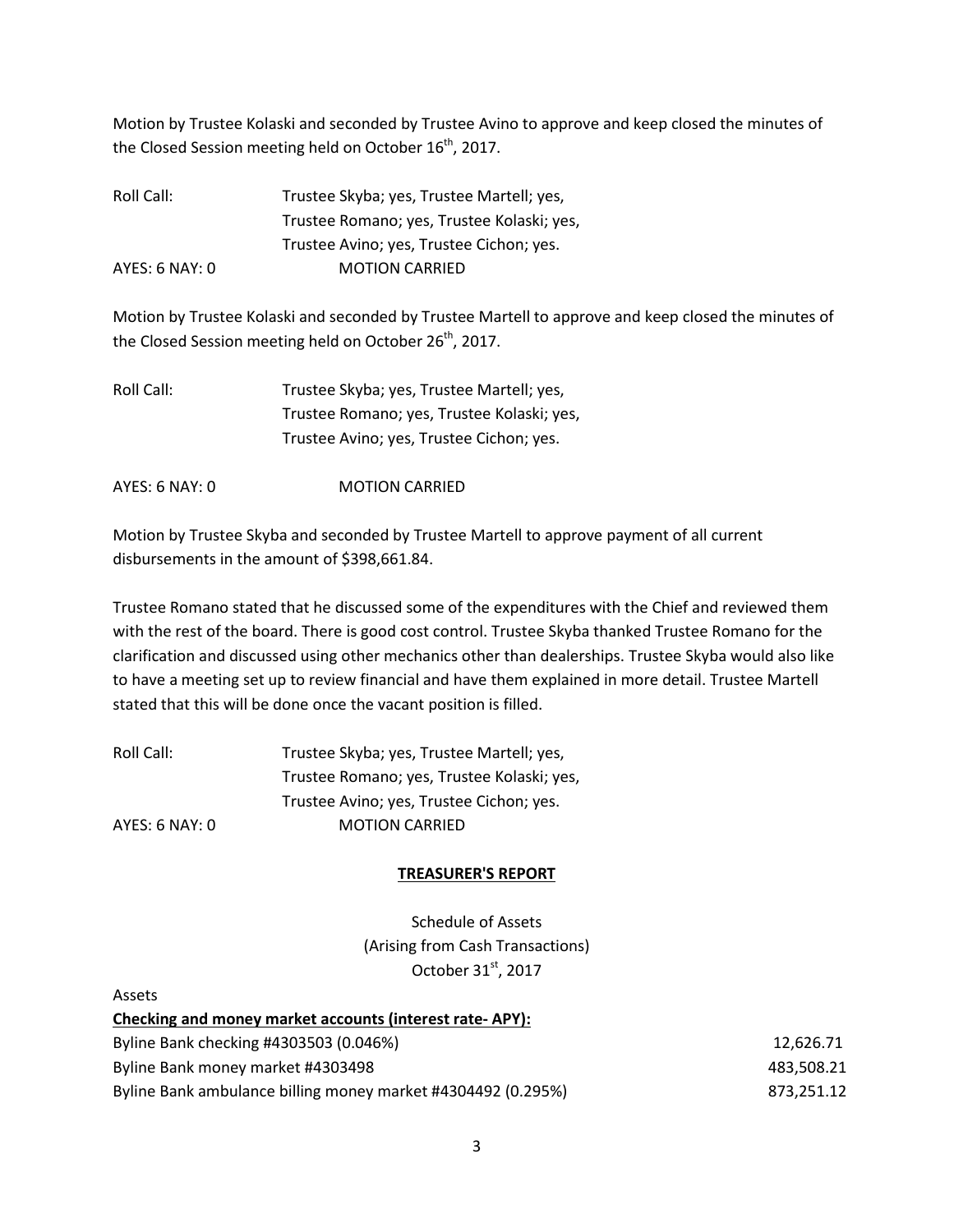| Byline Bank-Medical #1003102                          | 3,467.24       |
|-------------------------------------------------------|----------------|
| Byline Bank- FSA #9990034868                          | 1,682.35       |
| Total checking and money market accounts              | \$1,374,535.63 |
| Certificates of deposit (interest rate and maturity): |                |
| Belmont Bank (1.25%, 09/10/18)                        | 641,408.41     |
| Belmont Bank (1.00% 08/05/18)                         | 128,875.01     |
| Belmont Bank (1.35% 06/23/18)                         | 435,648.51     |
| Belmont Bank (1.05%, 12/29/17)                        | 206,903.44     |
| Belmont Bank (1.00% 08/21/18)                         | 535,201.61     |
| Belmont Bank (1.00% 07/19/18)                         | 379,082.81     |
| Total certificates of deposit                         | 2,327,119.83   |
|                                                       |                |

Total checking, money market and certificates of deposit \$ 3,701,655.46

Motion by Trustee Martell and seconded by Trustee Avino to approve the Treasurer's report as presented from the Financial Statement for September 2017.

Trustee Romano stated there is a CD coming due in December. The cash projections are showing we would have run out of cash on hand, but we have not filled 2 firefighter positions and are in a better position. We will see what November brings. Deposits were higher due to timing for ambulance billing which collected over \$80,000 and Miscellaneous Revenue was up due to IPRF Grant being deposited.

Roll Call: Trustee Skyba; yes, Trustee Martell; yes, Trustee Romano; yes, Trustee Kolaski; yes, Trustee Avino; yes, Trustee Cichon; yes.

AYES: 6 NAY: 0 MOTION CARRIED

#### **Chiefs' Report:**

Chief Vavra stated that his report was given to all trustees.

Chief is working on the programs to get better information so it will be valuable and not just numbers. Lt. Erlewein is better with Target Solutions and training hours. There will also be a report for inspections and calls that will be shared with the villages.

Chief is working with a couple of businesses with Leigh Unger regarding the need for sprinkler systems. Discussion.

Open House was a success as was the Halloween goodie bags. The firemen have already given 2 rides to school and it has been well received.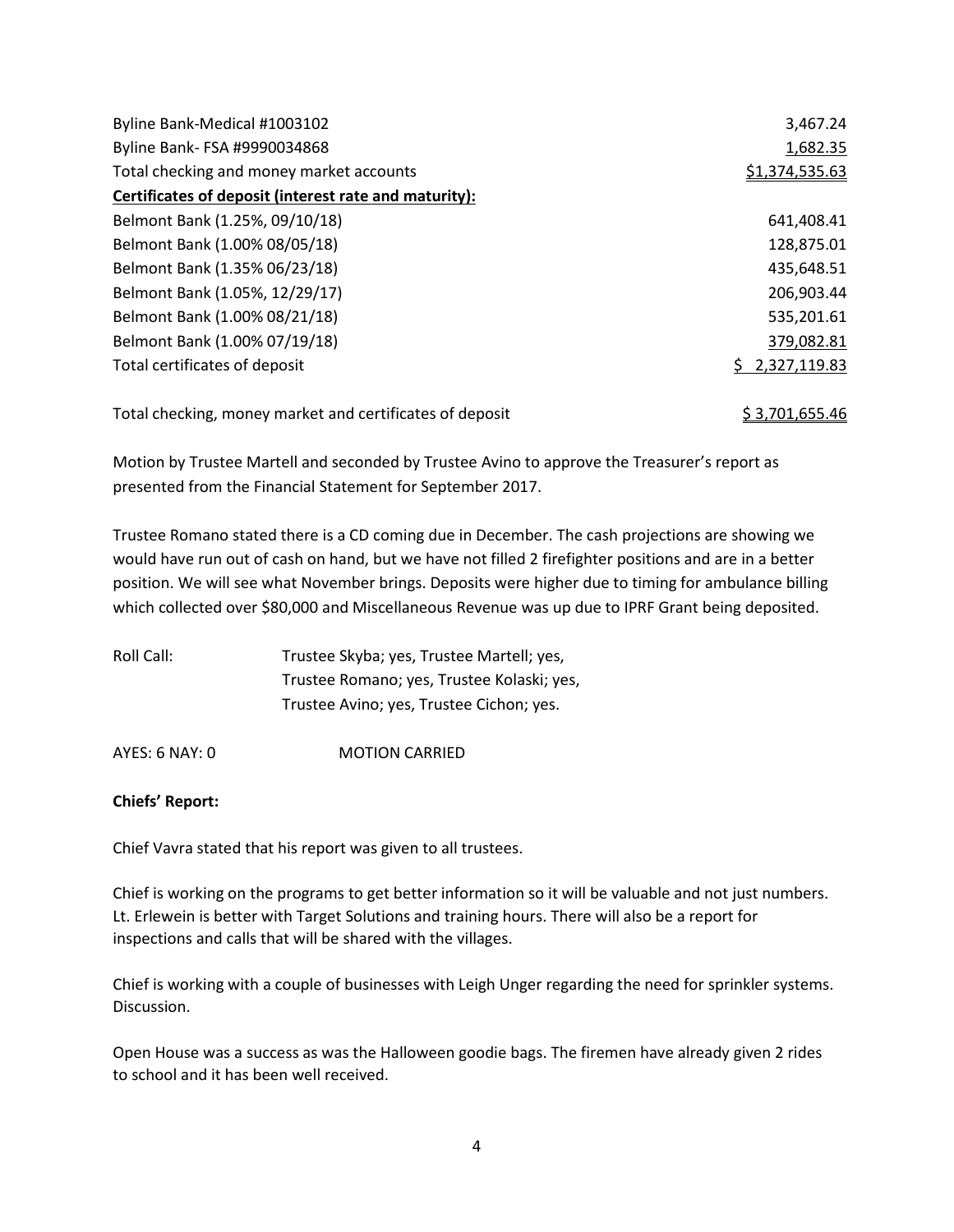Chief stated he appreciated the support from the Board of Trustees with the promotions that occurred this evening.

Motion by Trustee Kolaski seconded by Trustee Skyba to approve the Chief's report for October 2017.

AYES: 6 NAY: 0 MOTION CARRIED

**President's Report:** Trustee Martell stated that he believes everyone knows how he feels regarding Truth in Taxation and that the District does not have a revenue problem. Trustee Skyba stated that we must be very careful if we did it. Trustee Martell stated that there is new growth but the second year it would affect everyone.

The end of February will be the next newsletter.

### **Committee Reports:**

Finance & Information Technology Committee- Trustee Romano stated they need to meet again and they did meet on November  $9<sup>th</sup>$ . They discussed the following:

- 1. Medical Insurance- reviewed all documents and the recommendation is in new business.
- 2. Phone System- preliminary estimates were reviewed. Asked the Chief to get 3 bids to buy the equipment.
- 3. Computers- Chief started receiving information on service, maintenance and website. The Committee asked Chief to get bid specification together and send it out.
- 4. Lauterbach & Amen renewal- the bid is about a 2% increase to \$1,105 monthly and year end services to \$1,085. They are still lower the bids that were received from last year.
- 5. D/C contract- reviewed.
- 6. Audit and MD&A- started

Building and Equipment Committee- Trustee Martell asked if the repairs were made to the roof. Chief stated he has called RE Burke at least 5 times and still has not gotten a call back. Chief explained that wires were melted from the furnace and air conditioner which need to be repaired. We will need to look in the spring at new units. There is also one minor leak that also needs to be fixed. Attorney Flaherty stated he can write a letter if needed. Discussion.

Policy Committee- Trustee Kolaski stated there is nothing to report.

Strategic Planning Committee- Trustee Martell stated they will meet in January.

Human Capital Committee- Trustee Skyba stated there is nothing to report.

Community Relations Committee-Trustee Avino stated that he is having a hard time getting in touch with the Chief for the Brother Fire Department. He will forward information to Chief Vavra to try. Need to schedule a meeting in next week or two.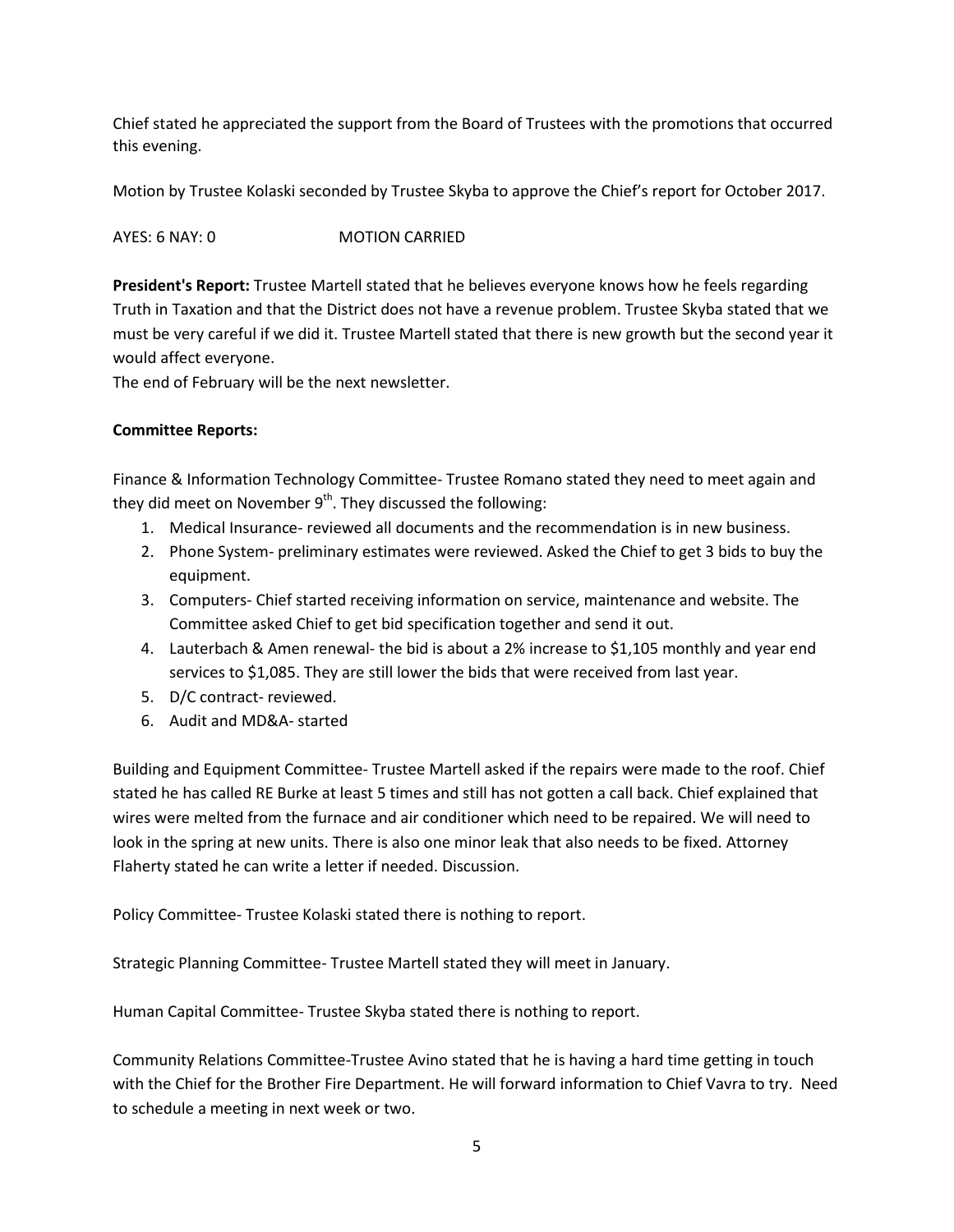Fire Commissioner & Pension Board Governance & Oversight Committee- Trustee Cichon stated there is nothing to report.

## ATTORNEY REPORT

Attorney Flaherty stated that the House passed the bill to freeze taxes but the Senate has not so for this year we are not going to get a freeze. The Senate will meet again in January.

There is an Annexation Bill that passed and will make it easier to get vacant land on the tax rolls if there is any in the District. Trustee Martell stated there is not any. Discussion on Forest Preserve and the Chief will look into it.

Trustee Martell asked if Attorney Flaherty ever received an update from Cook County regarding the \$200,000 matter. Attorney Flaherty stated that is a matter of how the numbers fell and has to do with the estimate of payment and what you received from the next. We will need to wait to see how much is received in the end and go from there.

Trustee Kolaski left the meeting at 9:11 PM

#### **Old Business:**

Motion by Trustee Avino and seconded by Trustee Martell to ratify the cost of the emergency repair to Ambulance 106 for \$2,770.49 by Roesch Ford.

Trustee Skyba stated that he spoke with the Chief about not using the dealership unless it is warranty work.

| Roll Call: | Trustee Skyba; yes, Trustee Martell; yes,     |
|------------|-----------------------------------------------|
|            | Trustee Romano; yes, Trustee Kolaski; absent, |
|            | Trustee Avino; yes, Trustee Cichon; yes.      |

AYES: 5 NAY: 0 MOTION CARRIED

#### **New Business**

Motion by Trustee Martell and seconded by Trustee Romano to approve the renewal from Blue Cross Blue Shield health insurance PPO policy RPPC3426, effective December 1, 2017 through November 30, 2018.

Trustee Skyba asked why they did not receive anything to compare. Trustee Romano stated that the last meeting everyone received a copy and the Finance Committee did review all the information.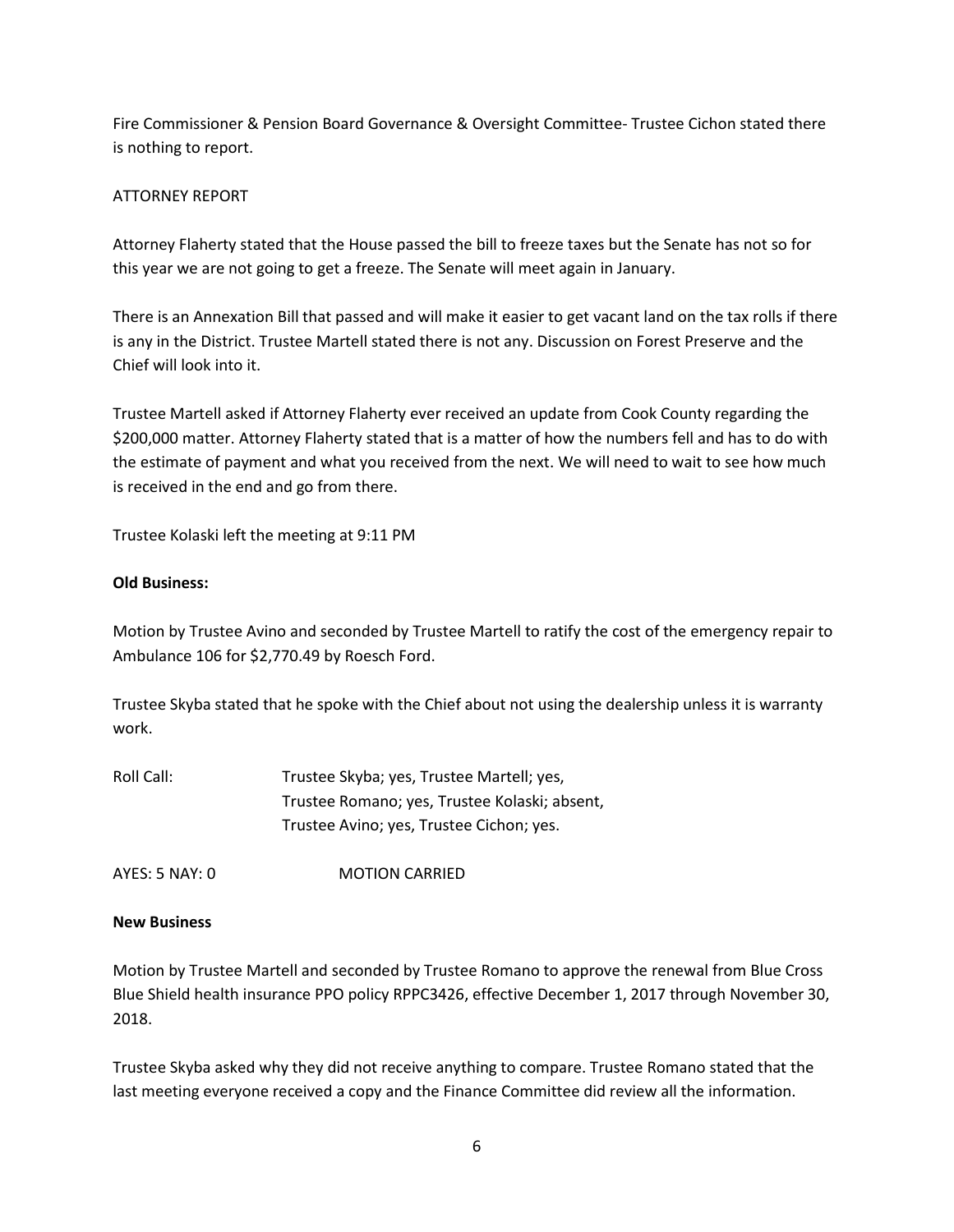There is a 13% increase to stay with the current plan and explained the issues changing plans would cause at this time.

| Roll Call: | Trustee Skyba; yes, Trustee Martell; yes,     |
|------------|-----------------------------------------------|
|            | Trustee Romano; yes, Trustee Kolaski; absent, |
|            | Trustee Avino; yes, Trustee Cichon; yes.      |

AYES: 5 NAY: 0 **MOTION CARRIED** 

Motion by Trustee Romano and seconded by Trustee Avino to approve Lauterbach and Amen, LLP to provide monthly accounting assistance to the Norwood Park Fire protection District for year ended June 30, 2018 at a cost of \$1,105 per month and year-end audit support for fiscal year June 30, 2018 at a cost of \$1,085.

Trustee Martell stated that it is this fiscal year that we are approving and are doing it after the fact. Next year is when we will go out for bid again.

| Roll Call: | Trustee Skyba; yes, Trustee Martell; yes,     |
|------------|-----------------------------------------------|
|            | Trustee Romano; yes, Trustee Kolaski; absent, |
|            | Trustee Avino; yes, Trustee Cichon; yes.      |

AYES: 5 NAY: 0 MOTION CARRIED

Motion by Trustee Martell and seconded by Trustee Skyba to approve the payment of \$23,836.45 to the Foreign Fire Insurance Board.

Roll Call: Trustee Skyba; yes, Trustee Martell; yes, Trustee Romano; yes, Trustee Kolaski; absent, Trustee Avino; yes, Trustee Cichon; yes.

AYES: 5 NAY: 0 **MOTION CARRIED** 

Motion to appoint Chief Terrence Vavra and Administrative Assistant Cyndi Stec as the Norwood Park Fire Protection District Freedom of Information Officers.

Trustee Skyba stated that he feels a Trustee should be a part of this. The board needs to know what is going out. Trustee Avino stated that he feels it is an administrative duty and they will let the board know after. Attorney Flaherty stated that he see if often being the Chief as the FOIA Officer and the Privacy Officer is normally who does EMS records.

Roll Call: Trustee Skyba; no, Trustee Martell; yes,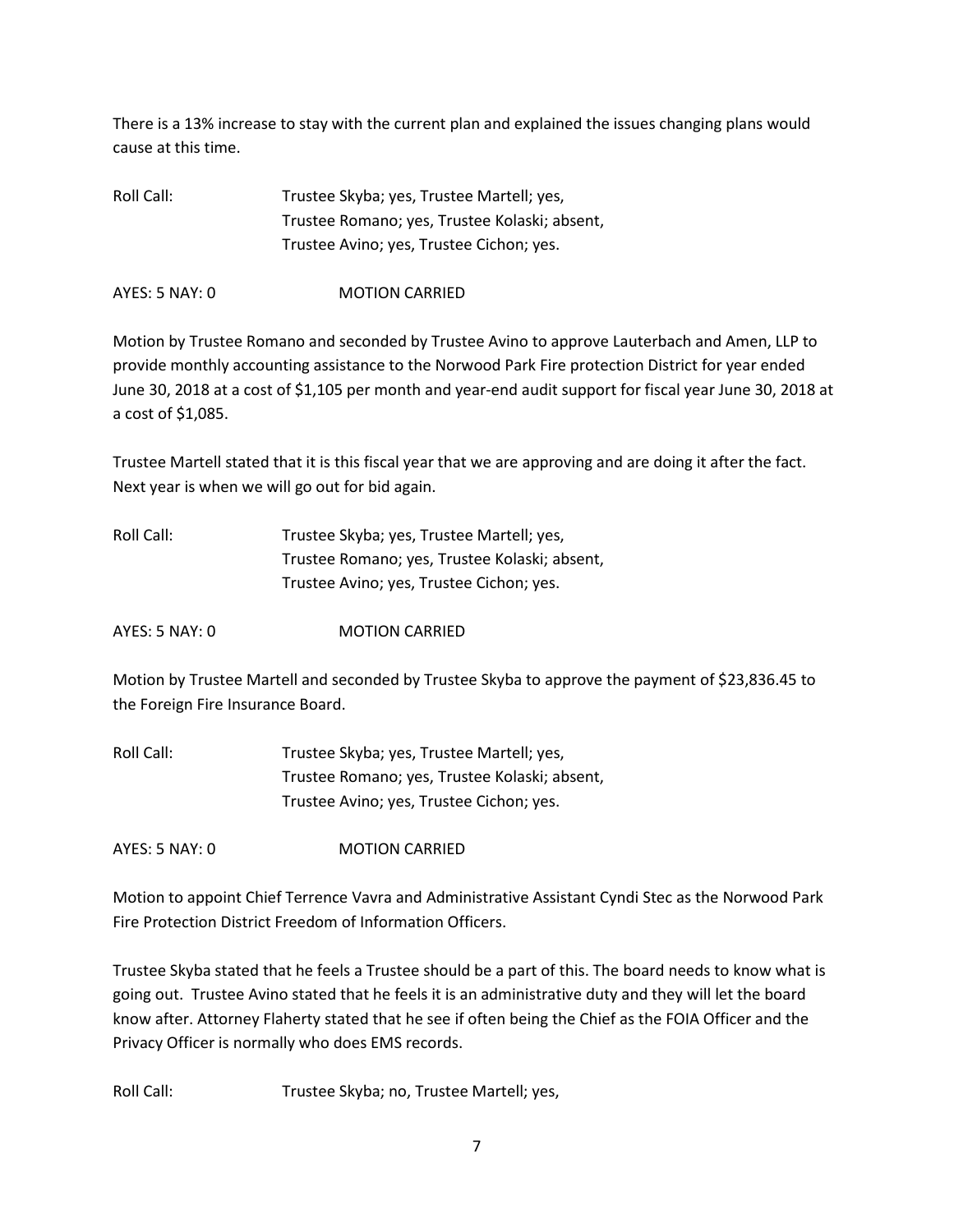# Trustee Romano; yes, Trustee Kolaski; absent, Trustee Avino; yes, Trustee Cichon; yes.

### AYES: 4 NAY: 1 MOTION CARRIED

Motion by Trustee Martell and seconded by Trustee Cichon to appoint Chief Terrence Vavra as Program Administrator, Deputy Chief David Blondell and Administrative Assistant Cyndi Stec as committee members for the Identity Theft Prevention Committee.

Trustee Romano asked for this to be explained. The chief stated that we have had the Ordinance since its inception in 2009 and it is to make sure we have safe guards in place. Trustee Skyba asked who was on it and why this was not put in committee. Discussion.

Roll Call: Trustee Skyba; abstain, Trustee Martell; yes, Trustee Romano; yes, Trustee Kolaski; absent, Trustee Avino; yes, Trustee Cichon; yes.

AYES: 4 NAY: 0 ABSTAIN: 1 MOTION CARRIED

Motion by Trustee Martell and seconded by Trustee Romano to appoint Chief Terrence Vavra, Deputy Chief Blondell and Administrative Assistant Cynthia Stec as the Norwood Park Fire Protection District's Privacy Officers.

| Roll Call: I | Trustee Skyba; abstain, Trustee Martell; yes, |
|--------------|-----------------------------------------------|
|              | Trustee Romano; yes, Trustee Kolaski; absent, |
|              | Trustee Avino; yes, Trustee Cichon; yes.      |

AYES: 4 NAY: 0 ABSTAIN: 1 MOTION CARRIED

Trustee Martell asked Attorney Flaherty to explain what the difference between a present and abstain vote is. Attorney Flaherty explained that they are both non-votes and it goes to the majority.

Motion by Trustee Avino and seconded by Trustee Romano to go into Closed Session Pursuant to Section (2)(c)(1) of the Open Meetings Act (to discuss the appointment, employment, compensation, discipline, performance or dismissal of specific employees of the public body); and/or section (2)(c)(11) of the Act (pending, probable or imminent litigation) and 5 ILCS 120/2(c)(3) Selection of a person to fill a public office.

Roll Call: Trustee Skyba; yes, Trustee Martell; yes, Trustee Romano; yes, Trustee Kolaski; absent, Trustee Avino; yes, Trustee Cichon; yes.